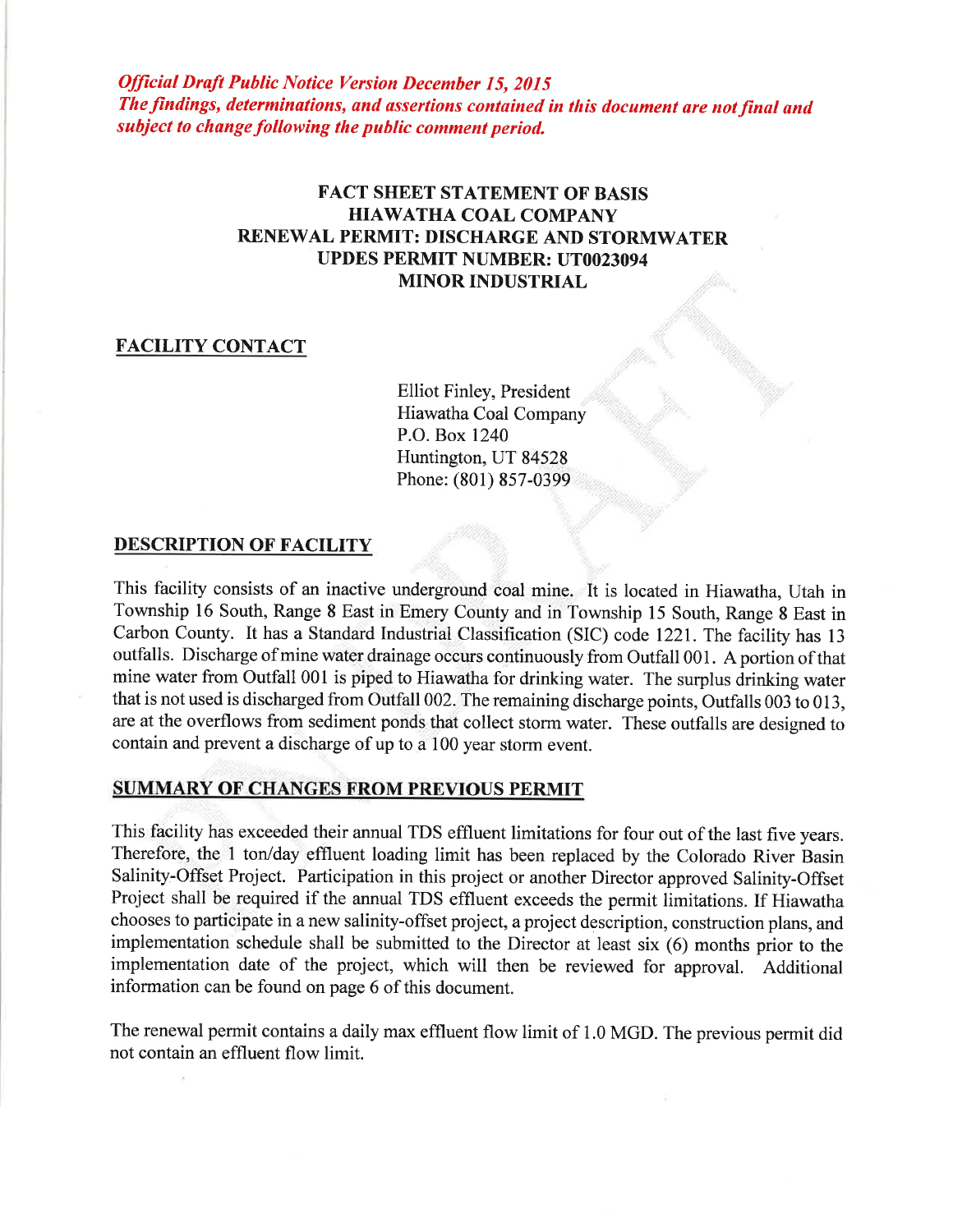# TOTAL MAXIMUM DAILY LOAD CONSIDERATIONS

Due to high concentrations of total dissolved solids (TDS) several portions and/or tributaries of the Price River are non-supporting or partially supportive of their beneficial use classifications. As a result, a total daily maximum load (TMDL) was developed by the Division of Water Quality for the West Colorado Watershed and approved by EPA in 2004. This TMDL allocates an annual TDS load of 941 tons and a daily maximum effluent concentration of 981 mg/L TDS for Hiawatha Coal.

# DESCRIPTION OF DISCHARGE

The discharge consists of intercepted ground water and storm water, when there is a storm large enough to fill the sediment ponds. Ground water is not treated prior to discharge. Storm water is treated via settling ponds prior to being discharged.

Three years of self-monitoring data are included as an addendum to this permit.

| Outfall | Description of Discharge Point                                                                                                                                                                                                                                      |
|---------|---------------------------------------------------------------------------------------------------------------------------------------------------------------------------------------------------------------------------------------------------------------------|
| 001     | Mohrland Portal Discharge: T16S, R8E SLBM,<br>Sec. 8, at approximately longitude $111^{\circ}$ 03' 0" and<br>latitude 39° 27' 50". The discharge is from mine<br>water seepage.                                                                                     |
| 002     | Culinary Water Overflow: T15S, R8E SLBM, Sec.<br>34, at approximately longitude 111° 01' 0" and<br>latitude 39° 28' 50". The discharge is overflow<br>from the Hiawatha drinking water system.<br>Hiawatha drinking water is from the Mohrland<br>Portal discharge. |
| 003     | Hiawatha Sediment Pond D003: T15S, R8E<br>SLBM, Sec 27, at approximately longitude 111° 0'<br>50" and latitude 39° 29' 0". The discharge is<br>surface runoff from the Upper Rail Storage Yard<br>Borrow area.                                                      |
| 004     | Slurry Pond #1 Sediment Pond: T15S, R8E SLBM,<br>Sec 26, at approximately $111°0'$ 10" and latitude<br>39° 29' 20". The discharge is surface runoff from<br>the disturbed area of the Ridge Borrow area.                                                            |
| 005     | Slurry Pond #4 Sediment Pond: T15S, R8E SLBM,<br>Sec 27, at approximately 111° 0' 30" and latitude                                                                                                                                                                  |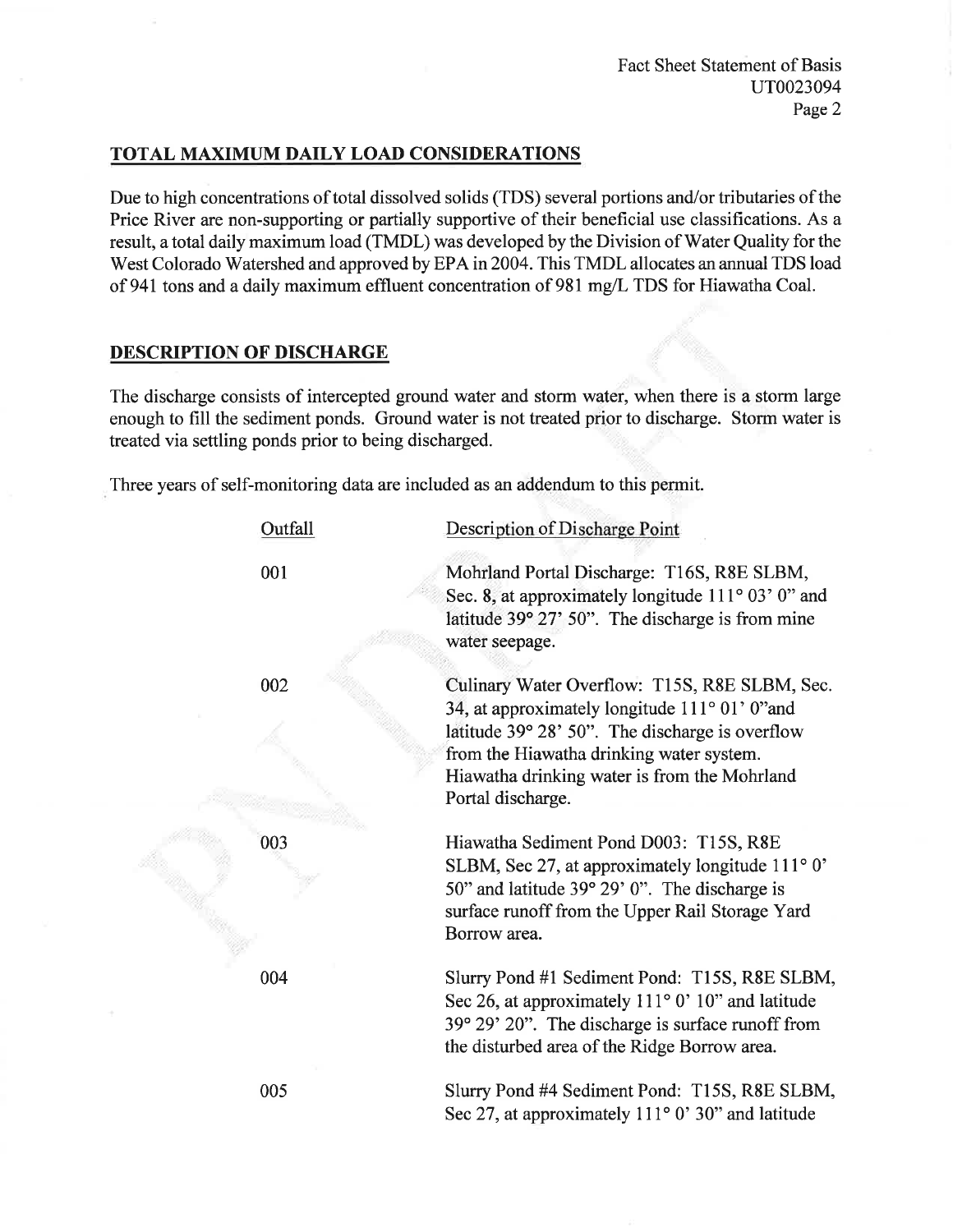39" 28'45". The discharge is surface runoff from slurry pond #4.

Hiawatha Sediment Pond D006: T15S, R8E SLBM, Sec 34, at approximately  $111^{\circ}$  0' 15" and latitude  $39^{\circ}$  28'  $35$ ". The discharge is surface runoff from slurry pond #5 cell 5A.

> Hiawatha Sediment Pond D007: T15S, R8E SLBM, Sec 34, at approximately  $111°0'$  10" and latitude 39° 28' 20". The discharge is surface runoff from slurry pond #5 main cell.

Middle Fork Sediment Pond: T15S, R8E SLBM, Sec 29, at approximately  $111^{\circ}$  02' 40" and latitude  $39^{\circ}$  29' 0". The discharge is surface runoff from the Middle Fork Mine Yard.

> South Fork Mine Yard: T15S, R8E SLBM, Sec 19, at approximately  $111^{\circ}$  02' 35" and latitude 39 $^{\circ}$  28' 50". The Discharge is surface runoff from the South Fork Mine Yard.

King 4 Mine Discharge: Tl5S, R7E SLBM, Sec 32, at approximately  $111^{\circ}$  03' 45" and latitude 39 $^{\circ}$  32' 15". The Discharge is from sump locations within the mine.

South Fork Truck Loading Facility: T15S, R8E SLBM, Sec 33, at approximately  $111^{\circ}$  02' 28" and latitude 39° 28' 47". The Discharge is surface runoff from the South Fork Loading facility.

Mohrland Pipeline Drain: T15S, R8E SLBM, Sec 10, at approximately 111 $\degree$  0' 45" and latitude 39 $\degree$ 26' 30". The discharge is from a valve on the Mohrland Pipeline.

King 6 Water Tank Overflow: T15S, R8E SLBM, Sec 32, at approximately  $111^{\circ}$  03' 07" and latitude  $39^{\circ}$  29' 0". The discharge is from an overflow pipe from the King 6 water tank in South Fork Canyon.



006

007

008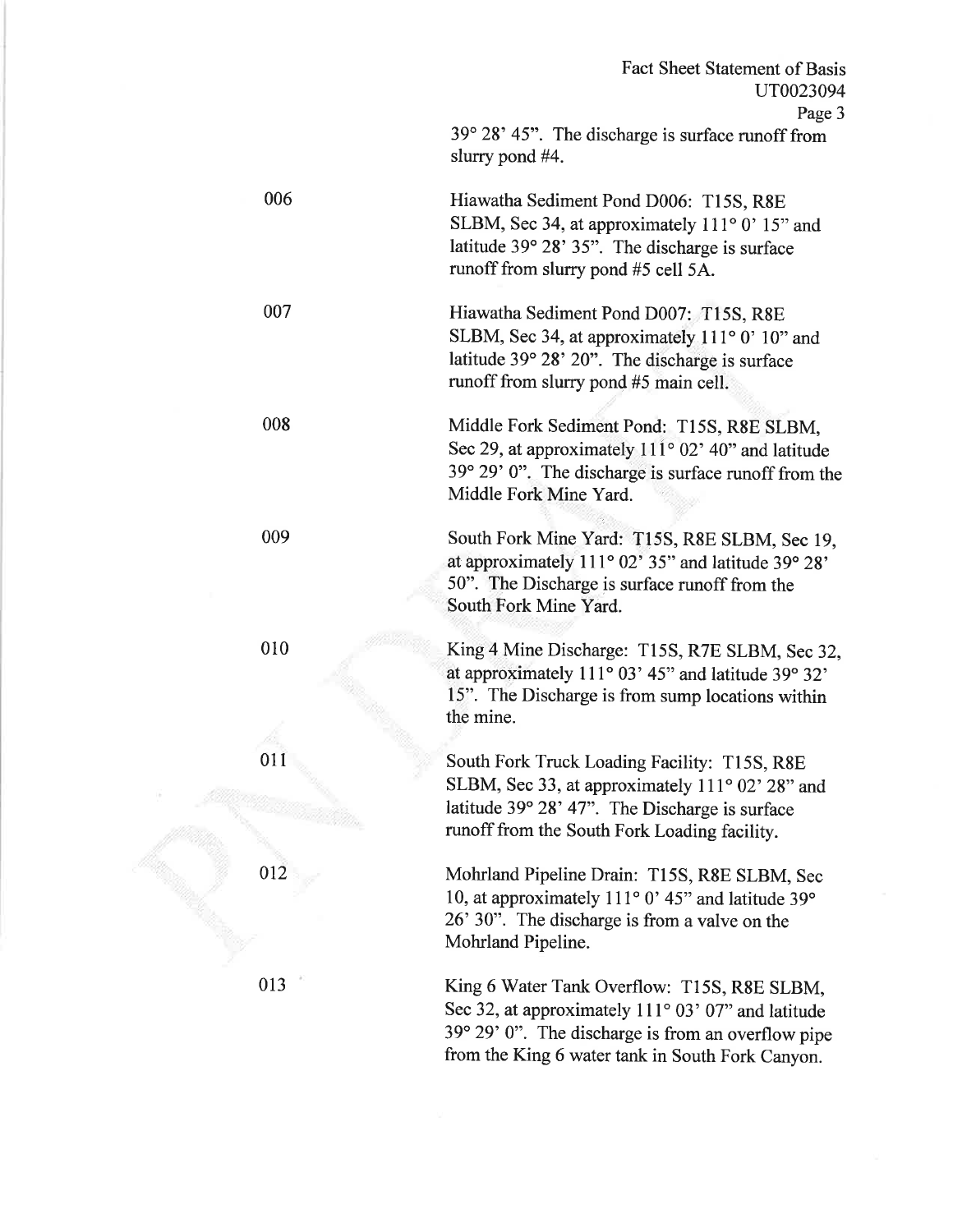### RECEIVING WATERS AND STREAM CLASSIFICATION

Outfall 001 discharges to Cedar Creek which flows to Huntington Creek. Outfall 002 discharges to Miller Creek, then to the Price River. Outfalls 003 through 013 discharge to Miller Creek but did not discharge during the last permit cycle. The receiving waters as designated by Utah Administrative Code (UAC)  $R317-2-13$  are as follows:

| Cedar Creek:      | Class 2B, 3C and 4                                                                                                    |
|-------------------|-----------------------------------------------------------------------------------------------------------------------|
| Huntington Creek: | Class 2B, 3C and 4                                                                                                    |
| Miller Creek:     | Class 2B, 3C and 4                                                                                                    |
| Price River:      | Class 2B, 3C and 4                                                                                                    |
| Class 2B          | -Protected for secondary contact recreation (boating, wading and similar uses).                                       |
| Class 3C          | -Protected for nongame fish and other aquatic life, including the necessary aquatic<br>organisms in their food chain. |
| Class 4           | -Protected for agricultural uses including irrigation of crops and stock watering.                                    |

# BASIS FOR EFFLUENT LIMITATIONS

The settleable solids limitation is based on applicable technology based standards in the Coal Mining Point Source Category, 40 CFR 434.The oil and grease and no visible sheen limitations are based on best professional judgment. The iron limit is based on Utah Water Quality Standards for a 3C water body. The total suspended solids (TSS) monthly and weekly average limits are based on secondary standards. The daily max effluent of 70 mg/L is based on the effluent guidelines in 40 CFR 434. The pH limits are based on current Utah Secondary Treatment Standards. The TDS concentration limitation is based on the West Colorado Watershed TMDL.

Discharges from the facility could potentially reach the Colorado River, which places it under the requirements of the Colorado River Basin Salinity Control Forum (CRBSCF). TDS loading is limited by the CRBSCF pursuant to the February 1977 "Policy for Implementation of Colorado River Salinity Standards through the NPDES Permit Program" (Policy). In accordance with the CRBSCF, the effluent will be limited to a maximum discharge of 1.0 ton per day or 366 tons per year. The permit limitations are as follows: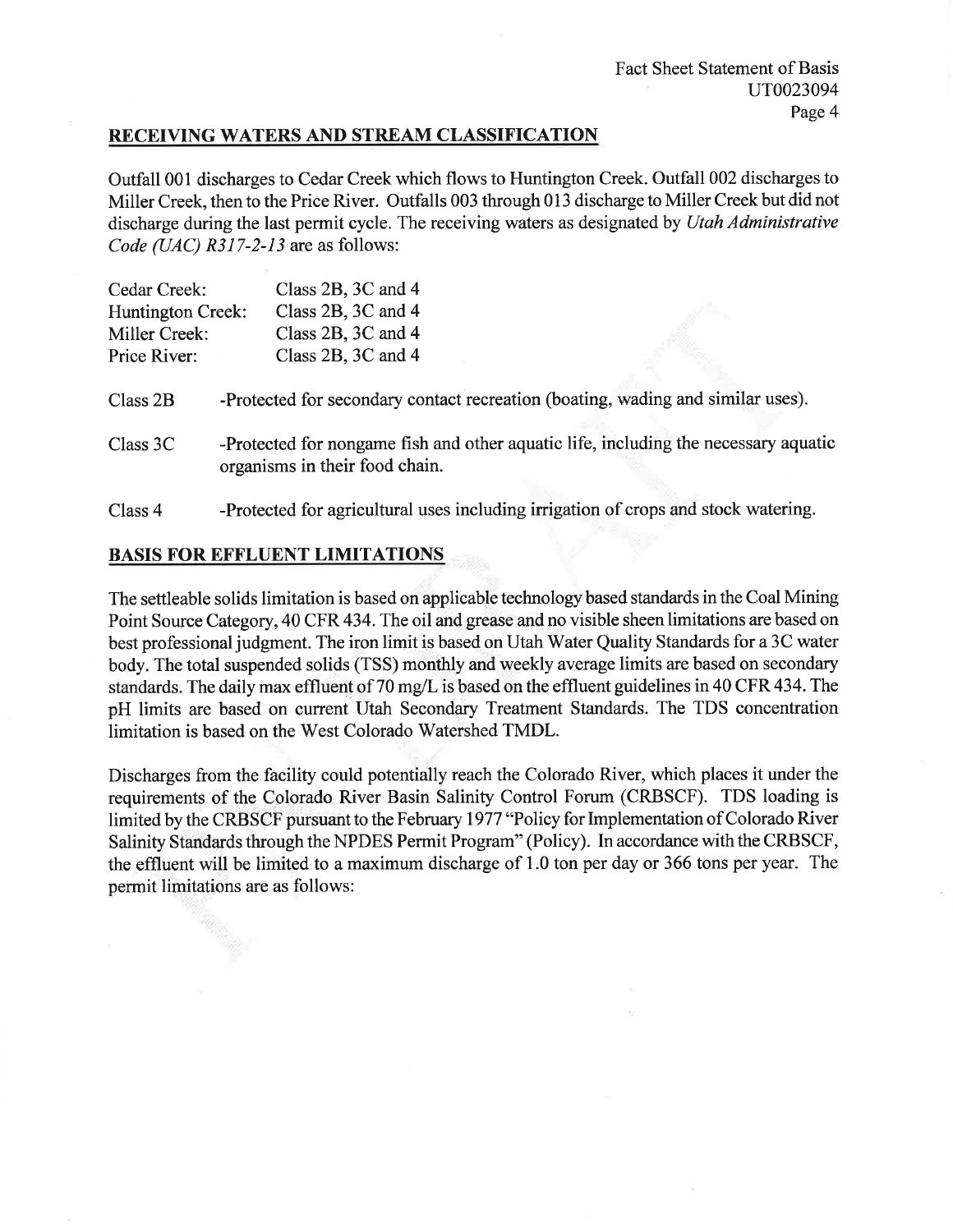| Effluent Limitations a/ for Outfalls 001 through 013 |                    |                   |                  |               |  |  |
|------------------------------------------------------|--------------------|-------------------|------------------|---------------|--|--|
| Parameter                                            | Monthly<br>Average | Weekly<br>Average | Daily<br>Minimum | Daily Maximum |  |  |
| TSS, mg/L                                            | 25                 | 35                | <b>NA</b>        | 70            |  |  |
| pH, SU                                               | <b>NA</b>          | <b>NA</b>         | 6.5              | 9.0           |  |  |
| Oil and Grease, mg/L                                 | <b>NA</b>          | <b>NA</b>         | <b>NA</b>        | 10            |  |  |
| TDS, mg/L, c/                                        | <b>NA</b>          | <b>NA</b>         | <b>NA</b>        | 981           |  |  |
| TDS, tons/day, c/                                    | <b>NA</b>          | <b>NA</b>         | <b>NA</b>        | 1.0           |  |  |
| Iron, $mg/L$                                         | <b>NA</b>          | <b>NA</b>         | <b>NA</b>        | 1.0           |  |  |
| Flow, MGD                                            | <b>NA</b>          | <b>NA</b>         | <b>NA</b>        | 1.0           |  |  |

# NA – Not Applicable

In addition to the TDS effluent concentration limitation, TDS effluent loading is limited to one-ton/day. If the I ton/day effluent loading limitation cannot be met, then the permittee is limited to 366-tons/year total TDS effluent loading from the facility. It is the responsibility of the permittee to maintain annual TDS loading information and submit to the Director the annual TDS loading information.

For outfalls 003 through 013, any overflow, increase in volume of a discharge or discharge from <sup>a</sup> bypass system caused by precipitation within any 24-hour period less than or equal to the 10-year, 24-hour precipitation event (or snowmelt of equivalent volume) may comply with the following limitations instead of the total suspended solids limitations contained above.

| Effluent Limitations a/ for Outfalls 003 through 013 |                  |                  |  |  |
|------------------------------------------------------|------------------|------------------|--|--|
| <b>Effluent Characteristics</b>                      | Daily<br>Maximum | Daily<br>Minimum |  |  |
| Settleable Solids, ml/L                              | 0.5              | NΑ               |  |  |

# SELF-MONITORING AND REPORTING REQUIREMENTS

The following effluent self-monitoring and reporting requirements are the same as in the previous permit. Reports shall be made on Discharge Monitoring Report (DMR) forms and are due 28 days after the end of the monitoring quarter.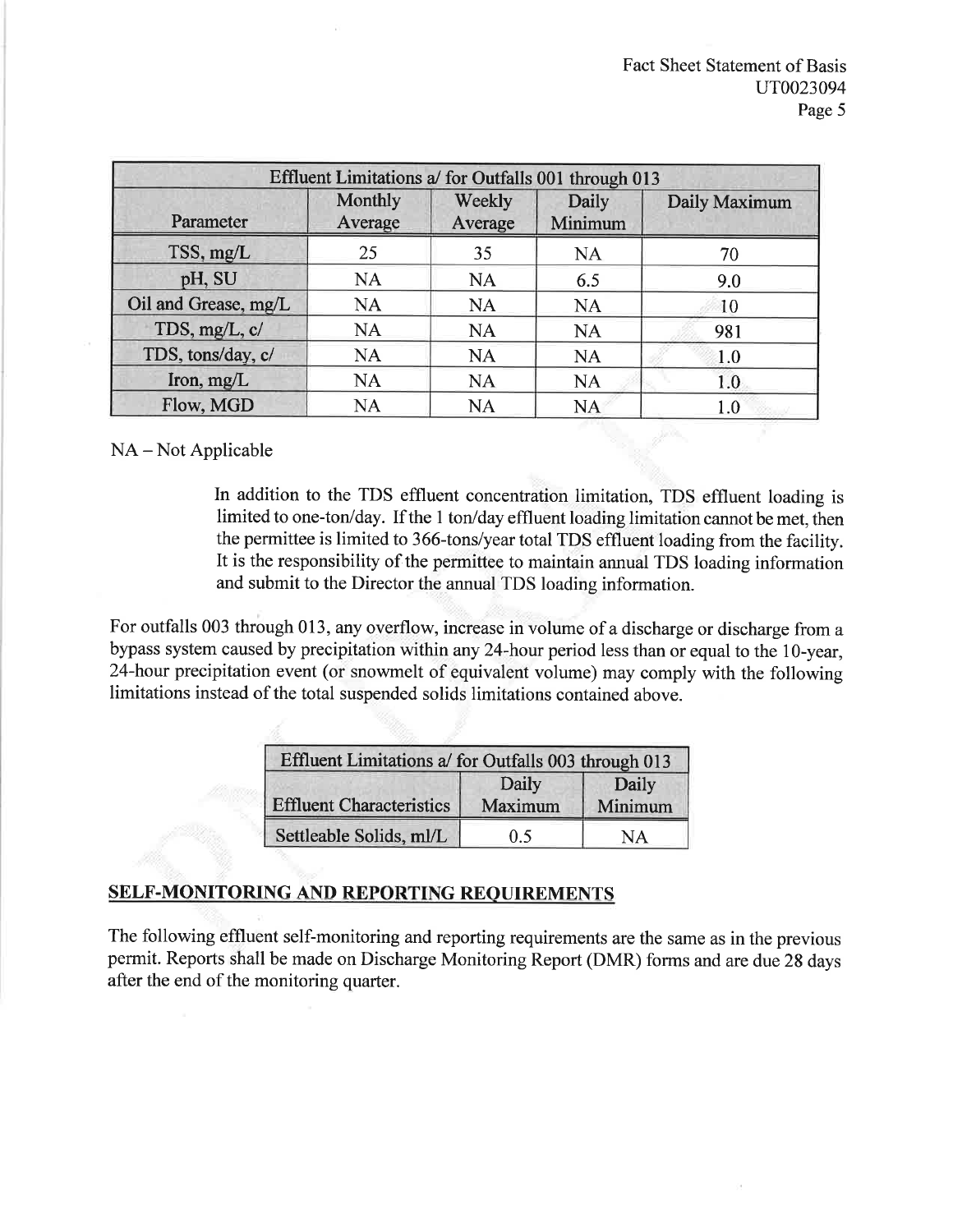| Self-Monitoring and Reporting Requirements a/ for Outfalls 001 Through 013 |           |               |              |                            |  |  |
|----------------------------------------------------------------------------|-----------|---------------|--------------|----------------------------|--|--|
| Parameter                                                                  | Frequency | Sample Type   | <b>Units</b> | <b>Reporting Frequency</b> |  |  |
| Total Flow, b/                                                             | Quarterly | Instantaneous | <b>MGD</b>   | Quarterly                  |  |  |
| <b>TSS</b>                                                                 | Quarterly | Grab          | mg/L         | Quarterly                  |  |  |
| pH                                                                         | Quarterly | Grab          | mg/L         | Quarterly                  |  |  |
| Oil and Grease                                                             | Quarterly | Grab          | mg/L         | Quarterly                  |  |  |
| TDS, c/                                                                    | Quarterly | Grab          | mg/L         | Quarterly                  |  |  |
| TDS, c/                                                                    | Annually  | Calculated    | tons/year    | Yearly                     |  |  |
| Iron                                                                       | Quarterly | Grab          | mg/L         | Quarterly                  |  |  |

Permit Footnote Conditions

There shall be no visible sheen or floating solids or visible foam in other than trace amounts upon any discharges and there shall be no discharge of any sanitary wastes at any time.

- See Definitions, *Part I.A* of the permit, for definition of terms.  $a$
- If the rate of discharge is controlled, such as from intermittent discharging outfalls, the rate and duration of discharge shall be reported. Flow measurements of effluent volumes from all outfalls shall be made in such a manner that the permittee can affirmatively demonstrate that representative values are being obtained.  $b/$
- The TDS concentration from each of the outfalls shall not exceed 981 mg/L as a daily maximum limit. No tons per day loading limit will be applied if the concentration of TDS in the discharge is equal to or less than  $500 \text{ mg/L}$  as a thirty-day average. However, if the 30-day average concentration exceeds 500 mg/L, then the permittee cannot discharge more than 1.0 tons per day as a sum from all discharge points. Upon determination by the Director that the permittee is not able to meet the 500 mg/L 30-day average or the 1.0 tons per day loading limit, the permittee is required to participate in and/or fund a salinity offset project to include the TDS offset credits as appropriate.  $\ensuremath{\text{c}}\xspace/$

The salinity-offset project shall include TDS credits on a ton-for-ton basis for which the permittee is over the TDS loading limit. The tonnage reduction from the offset project must be calculated by a method similar to one used by the NRCS, Colorado River Basin Salinity Control Forum, or other applicable agency.

If the permittee will be participating in the construction and implementation  $d$ a new salinity-offset project, then a project description and implementation schedule shall be submitted to the Director at least six (6) months prior to the implementation date of the project, which will then be reviewed for approval.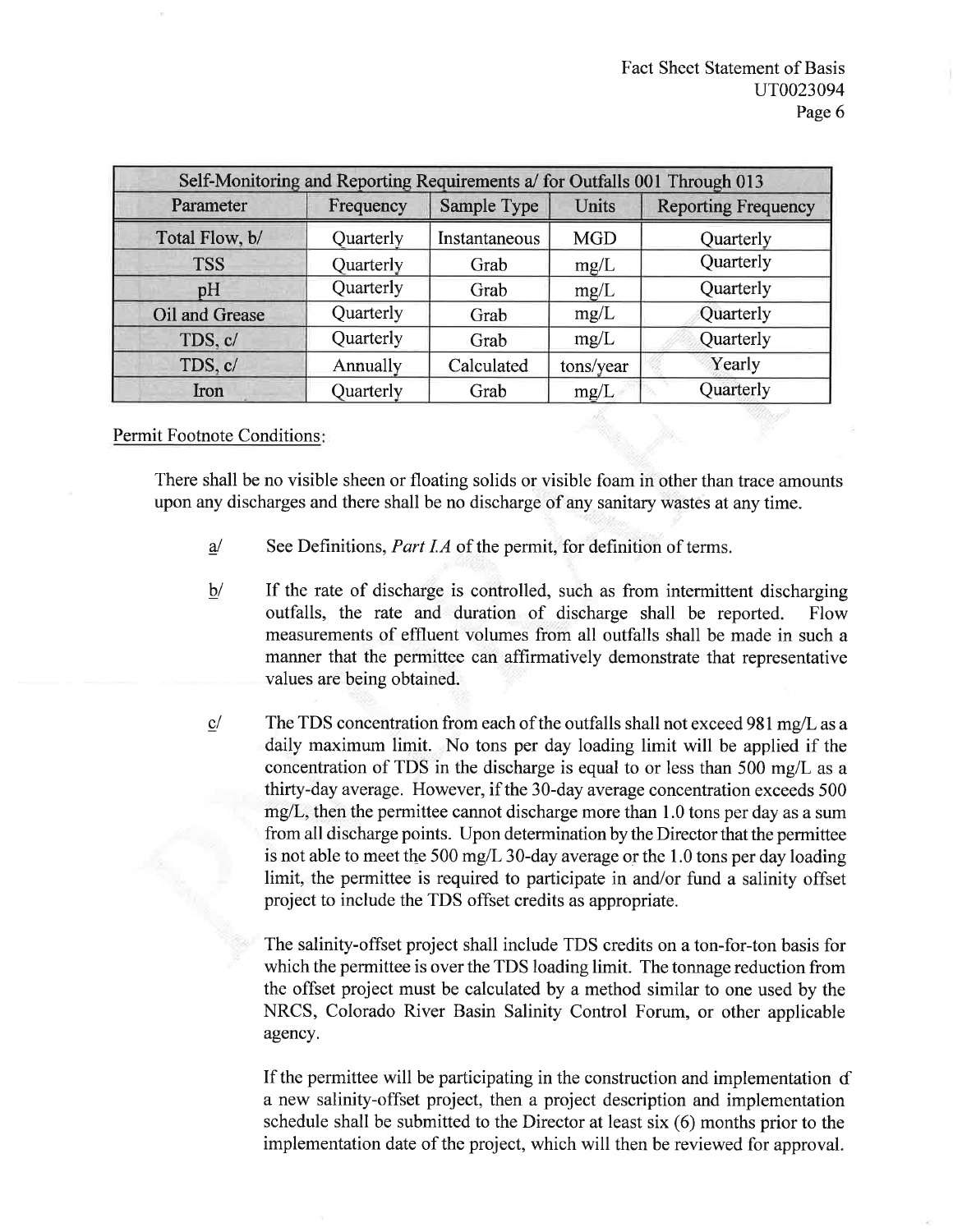The salinity offset project description and implementation schedule must be approved by the Director and shall be appended to this permit.

If the permittee will be funding any additional salinity-ofßet projects through third parties, the permittee shall provide satisfactory evidence to the Director that the required funds have been deposited to the third party within six (6) months of project approval by the Director. A monitoring and adjustment plan to track the TDS credits shall continue to be submitted to the Director for each monthly monitoring period during the life of this permit. Any changes to the monitoring and adjustment plan must be approved by the Director and upon approval shall be appended to this permit.

## STORM WATER REOUIREMENTS

The renewal permit will contain provisions for storm water discharges as in the previous permit. The storm water requirements are based on the UPDES Multi-Sector General Permit for Storm Water Discharges.

#### PRETREATMENT REOUIREMENTS

This facility does not discharge process wastewater to a sanitary sewer system. Any process wastewater that the facility may discharge to the sanitary sewer, either as a direct discharge or as a hauled waste, is subject to federal, state, and local pretreatment regulations. Pursuant to section 307 of the Clean Water Act, the permittee shall comply with all applicable federal general pretreatment regulations promulgated, found in 40 CFR 403, the state's pretreatment requirements found inUAC R3 17-8-8, and any specific local discharge limitations developed by the Publicly Owned Treatment Works (POTW) accepting the waste.

# BIOMONITORING REQUIREMENTS

As part of a nationwide effort to control toxic discharges, biomonitoring requirements are being included in permits for facilities where effluent toxicity is an existing or potential concern. In Utah, this is done in accordance with the State of Utah Permitting and Enforcement Guidance Document for Whole Effluent Toxicity (WET) Control (biomonitoring). Authority to require effluent biomonitoring is provided in Permit Conditions, UAC R3 I7-8-4.2, Permit Provisions, UAC R3I7-8- 5.3 and Water Quality Standards, UAC R317-2-5 and R317-2-7.2.

The permittee is a minor industrial discharger that will be contributing a relatively small volume of effluent, when compared to the flows of existing receiving waters, in which toxicity is not an existing concern and not likely to be present as long as the effluent limitations are met. Also, the mine water discharge has been a source of drinking water for many years. Based on these considerations, and that the facility is not classified as a major or a significant minor facility, there is no reasonable potential for toxicity in the Hiawatha Coal's discharge (per State of Utah Permitting and Enforcement Guidance Document for WET Control). As such, there will be no numerical WET limitations or WET monitoring requirements in this permit. However, the permit will contain a